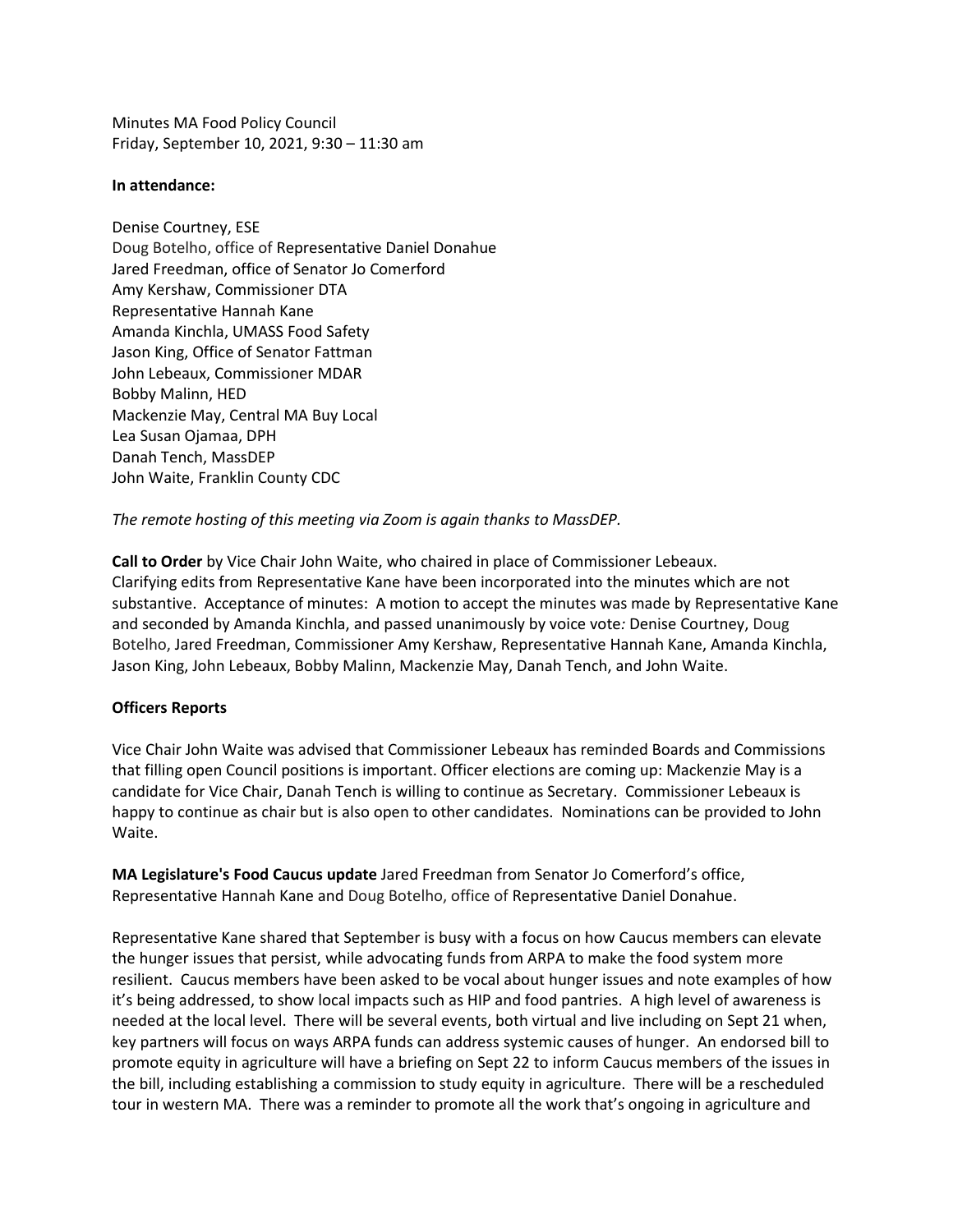fishing, as well as what needs to be addressed with your legislators. To be involved, go to the Food System Website https://www.mafoodsystemcaucus.com/to find endorsed and priority bills, and then can go to MA legislature.gov to find the hearing schedule.

John Waite added that Senator Comerford nominated the Western Mass Food Processing Center (WMFPC) as manufacturer of the year. There will be a ceremony on Sept 28. A Sept 22 hearing will be held to add a fisheries seat to the Council, raised by Representative Paul Schmidt. Comment: perhaps other seats should be considered including UMASS Extension and a representative from the emergency food system. Testimony is due that day. Representative Kane discussed how written testimony from the Council would be significant even though state agency members may need to abstain on a vote for a letter to be drafted. A letter from the Council stating that it's critical to have fisheries seat would be important.

A motion was made for a letter of support by Mackenzie May and seconded by John Waite, who will help formulate the letter. The motion passed by voice vote: Denise Courtney abstain, Doug Botelho yes, Jared Freedman yes, Commissioner Amy Kershaw abstain, Representative Hannah Kane yes, Amanda Kinchla yes, Jason King yes, John Lebeaux abstain, Bobby Malinn abstain, Mackenzie May yes, Danah Tench abstain, John Waite yes.

**MA Food System Collaborative:** Winton Pitcoff, Director of the MA Food System Collaborative is part of a team to develop a farmland action plan, ready for the end of the year. Partners include the UMASS Donahue Institute and American Farmland Trust. He thanked MDAR for the support and getting it started, and to the Governor for funding. The Collaborative is attentive to ARPA and is advocating for funds to support agriculture including the FSIG, to supplement the existing \$15M with another \$30M. HIP started up strong in September with wide redemption, with special thanks to Commissioner Kershaw and Mia Kortebein. The Collaborative has hired Norris Guscott, whose current priority is the agricultural equity The Collaboratives December Forum will be held virtually, with sessions over a few days to increase accessibility as well as address safety issues.

# **Bylaws, Council, and Structure Committee** Secretary Danah Tench

At the last meeting, the focus of discussion was reviving the advisory committee and updating its role with priorities of racial equity and climate change in the food system. The former committee will be thanked and encourage to reapply if they're interested. A slide presentation showed the composition of the committee according to the bylaws. Council members and members of the public were asked to nominate candidates for the committee by the end of Sept to [Bonita.Oehlke@mass.gov.](mailto:Bonita.Oehlke@mass.gov) Question: What about adding equity in this process? How can people who might not have additional time be involved? Answer: the bylaws state engaging committee members who are actively farming. The time commitment shouldn't be huge, and the committee can be flexible in terms of how often to meet and how to meet, including virtually. The Council members don't receive a stipend and there isn't a process for stipends in general, but the topic could be explored. A comment was made that the advisory committee job description include members who represent a larger group than themselves should be spelled out. The advisory committee needs to follow the Commonwealth's Open Meeting Law. Rep. Kane asked that the information about the nominees for the advisory committee be emailed to council members. The information will also be posted on the MA Food Policy Council webpage.

### **Program**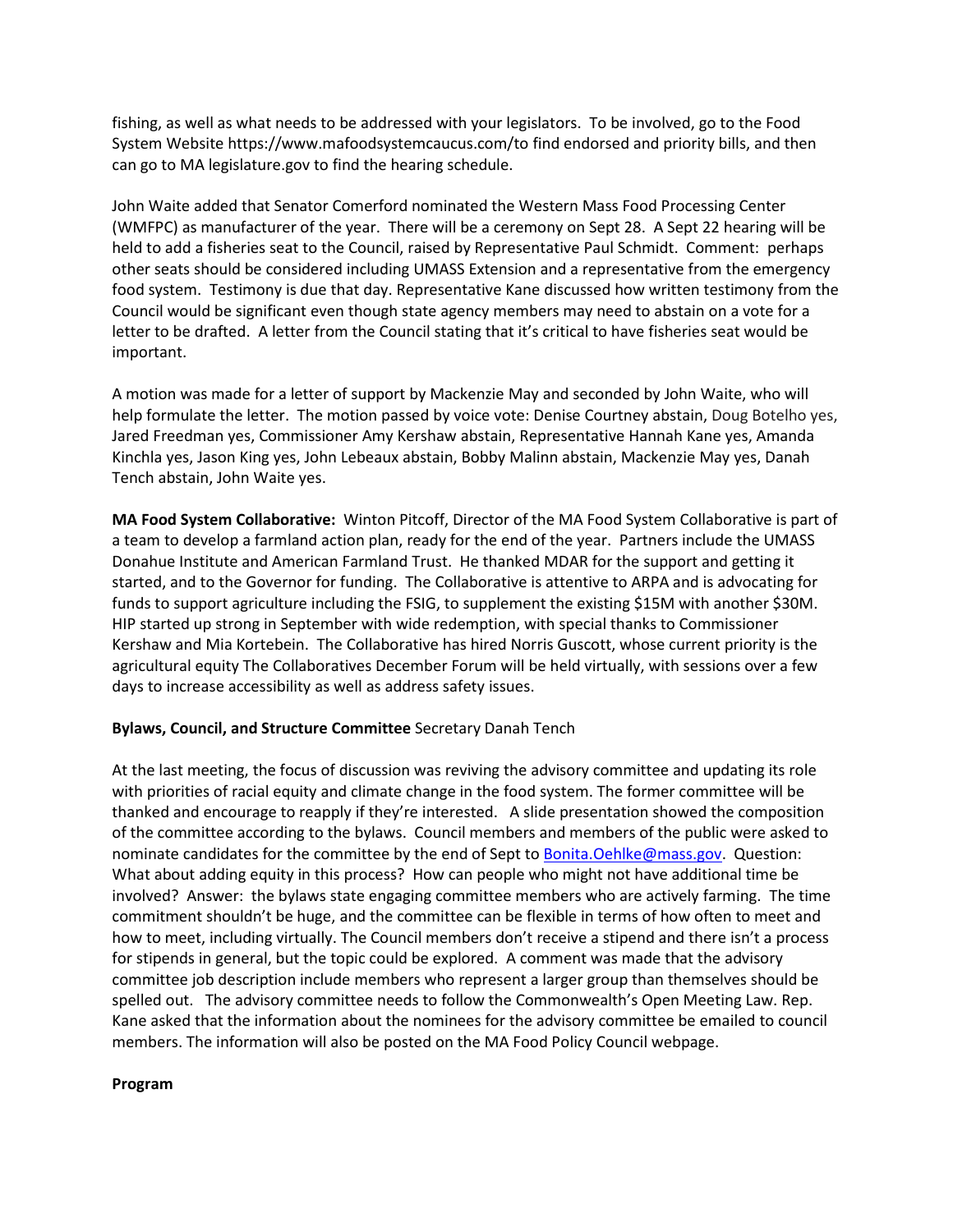BIPOC Farmers and Farmland in MA, history of ownership and loss. Melissa Gordon, Agricultural Policy Researcher, M.A., Urban & [Environmental](https://urldefense.com/v3/__http:/as.tufts.edu/uep/__;!!CUhgQOZqV7M!zZdyXWdXHwiLBtTnO_Fkev2VRuCA_V3D5_ZJkChnC67nnS7gOp6DWCHLtuvDz-oQG_Qw9A$) Policy & Planning | Tufts University, M.S., Food & [Nutrition](https://urldefense.com/v3/__https:/nutrition.tufts.edu/academics/degree-programs/food-nutrition-policy-programs__;!!CUhgQOZqV7M!zZdyXWdXHwiLBtTnO_Fkev2VRuCA_V3D5_ZJkChnC67nnS7gOp6DWCHLtuvDz-qmVoF28Q$) Policy & [Programs](https://urldefense.com/v3/__https:/nutrition.tufts.edu/academics/degree-programs/food-nutrition-policy-programs__;!!CUhgQOZqV7M!zZdyXWdXHwiLBtTnO_Fkev2VRuCA_V3D5_ZJkChnC67nnS7gOp6DWCHLtuvDz-qmVoF28Q$) | Tufts Friedman School of Nutrition Science and Policy presented an informative program on the history and current status of BIPOC farmers in MA. A link to the presentation can be found at [https://tufts.box.com/s/n8vbrg57736fwjtjfi8sk9ve5v2olyek](https://urldefense.com/v3/__https:/tufts.box.com/s/n8vbrg57736fwjtjfi8sk9ve5v2olyek__;!!CUhgQOZqV7M!3r8celOB56GvTSD_PZy34LpsEwuoxNc5q1iHBYVWIAu9vmBv3pJ68i_scaBhBql93OY6$) and a link to her research is here: <https://mgordon.shinyapps.io/shinyapp/>

Creating equity in land access: *Maria Moreira*, Executive Director and Co-Founder, Mentor Flats, and Barnabas Forndia, Mentor Flats grower, a program of World Farmers, Lancaster, representing over 350 farmers, was not able to present due to flooding on the farm, however she joined the meeting briefly and asked that policy makers include the participants in their decision making. Land access is critical, and a system that can support small farmers is needed. Henrietta Nyaigoti from World Farmers shared that many growers received 50% of their income from farming and lost their crops due to the recent flooding that occurred on [date]. She discussed the need for land. Maria said that the first time, three Mentor Flats farmers received a lease for state property in Templeton. She acknowledged MDAR's support in this process.

Update on MDAR's environmental justice work: Rose Arruda, Urban Ag, Food Trust, and Food Ventures Coordinator and MDAR Environmental Task Force appreciated Melissa's report and acknowledge the flooding issues at Mentor Flats. Rose is a member of Executive Office of Energy and Environmental Affairs Environmental Justice Task Force and referred attendees to the state's web pages describing these programs: [https://www.mass.gov/environmental-justice.](https://www.mass.gov/environmental-justice) She explained that the task force has been meeting for about a year to discuss how the agencies implement environmental justice (EJ) in MA. She explained that each EEA agency is developing a strategy in which EEA will build into its own Secretariat wide EJ Strategy. The leadership of this program has had a grass roots stakeholder engagement process as part of developing the strategy, and comments are being incorporated. The Collaborative has been a solid partner in this process. Metrics are a part of the discussion in terms of BIPOC resources offered. For FY 2022, all RFR's have language that speaks to disadvantaged farmers including enhanced ranking. Land licensing is also being reviewed. MDAR has three programs that focus on environmental justice communities: Urban Ag (\$2.8M in awards), Food Ventures (\$6M in awards), and through the Food Trust program for low interest loans. Each MDAR division will be creating an environmental justice work group. There are some 7,700 farmers in MA. It would be helpful to know where the 23 BIPOC farmers are, and to develop appropriate resources. Language is a part of the Commonwealth's work, to have information in at least five languages, and more, and how to get the word out. MDAR partnerships are critical to get this information out to communities across the state including which outlets focus on non-English speaking groups.

EJ discussion: Representative Kane noted appreciation for all this work and is interested in sharing this information with the Caucus members including top line information. Rose will assist with this communication. The source of data was the 2017 US Census of Agriculture. Massachusetts doesn't have contacts for all the farms and data doesn't include organizations that represent many farmers. Comment: There are many issues involved - the Council needs to be at the table for legislation that lawmakers don't think impact agriculture, but actually do.

Question: To help struggling farmers, could there be a shared services model that small farmers could benefit from to get out of this cycle? Answer: Organizations including World Farmer and New Entry Sustainable Farming have aggregated many of these services. Question: Does the definition include